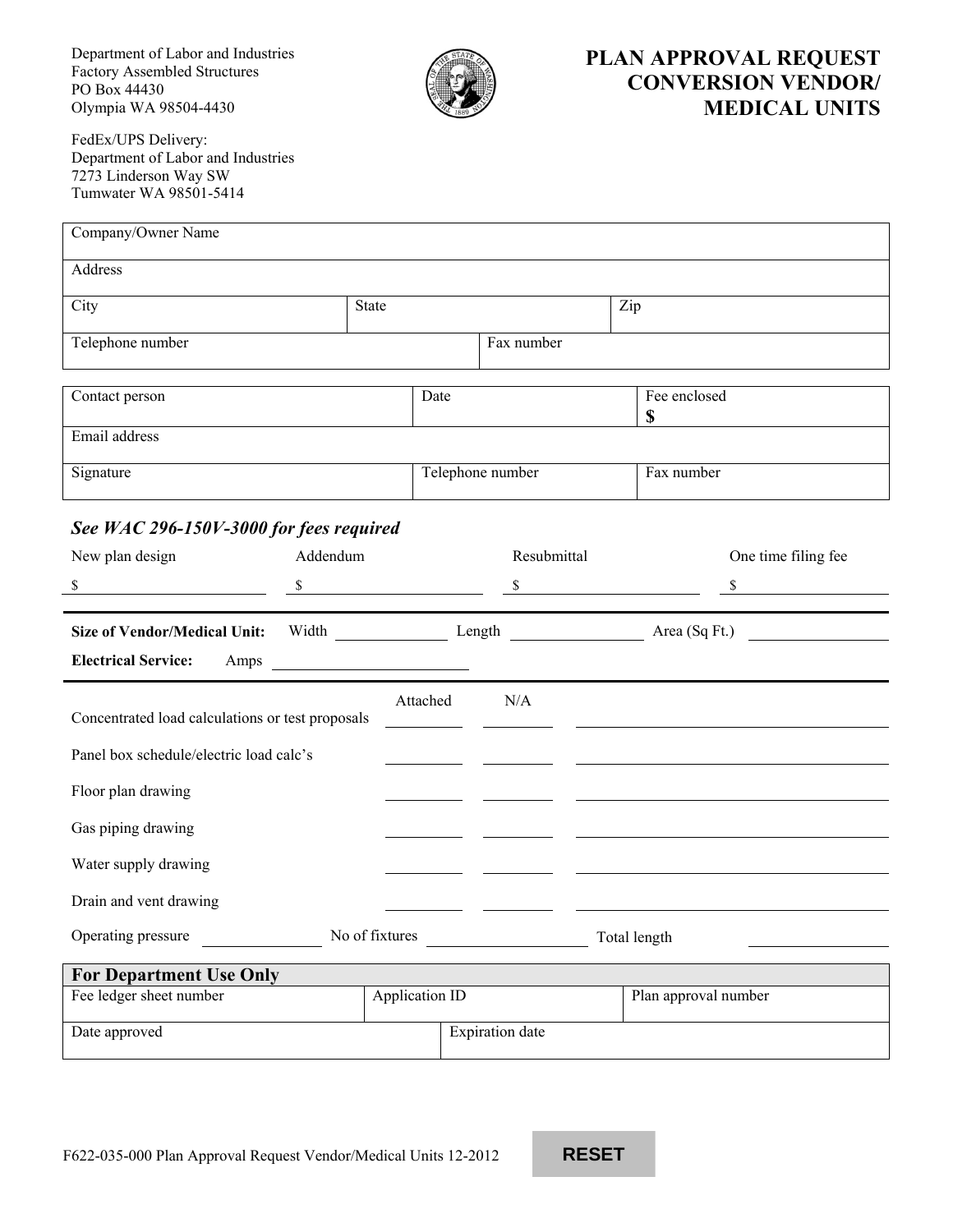Department of Labor and Industries Factory Assembled Structures PO Box 44430 Olympia WA 98504-4430



## **PLAN APPROVAL REQUEST CONVERSION VENDOR/ MEDICAL UNITS**

FedEx/UPS Delivery: Department of Labor and Industries 7273 Linderson Way SW Tumwater WA 98501-5414

| Company/Owner Name                                                      |                |                  |                        |                      |                     |  |  |  |  |
|-------------------------------------------------------------------------|----------------|------------------|------------------------|----------------------|---------------------|--|--|--|--|
| Address                                                                 |                |                  |                        |                      |                     |  |  |  |  |
| City                                                                    | <b>State</b>   |                  |                        | Zip                  |                     |  |  |  |  |
| Telephone number                                                        |                | Fax number       |                        |                      |                     |  |  |  |  |
|                                                                         |                |                  |                        |                      |                     |  |  |  |  |
| Contact person<br>$\overline{2}$                                        |                | Date             |                        | Fee enclosed<br>\$   |                     |  |  |  |  |
| Email address                                                           |                |                  |                        |                      |                     |  |  |  |  |
| Signature                                                               |                | Telephone number |                        |                      | Fax number          |  |  |  |  |
| See WAC 296-150V-3000 for fees required                                 |                |                  |                        |                      |                     |  |  |  |  |
| New plan design<br>Addendum                                             |                |                  | Resubmittal            |                      | One time filing fee |  |  |  |  |
| S                                                                       |                |                  |                        |                      |                     |  |  |  |  |
| <b>Size of Vendor/Medical Unit:</b><br>Width<br>Length<br>Area (Sq Ft.) |                |                  |                        |                      |                     |  |  |  |  |
| <b>Electrical Services:</b><br>Amps<br>8                                |                |                  |                        |                      |                     |  |  |  |  |
| Concentrated load calculations or test proposals                        |                | Attached         | N/A                    |                      |                     |  |  |  |  |
| 9<br>Panel box schedule/electric load calc's                            |                |                  |                        |                      |                     |  |  |  |  |
| Floor plan drawing                                                      |                |                  |                        |                      |                     |  |  |  |  |
| Gas piping drawing                                                      |                |                  |                        |                      |                     |  |  |  |  |
| Water supply drawing                                                    |                |                  |                        |                      |                     |  |  |  |  |
| Drain and vent drawing                                                  |                |                  |                        |                      |                     |  |  |  |  |
| 10<br>Operating pressure                                                |                | No of fixtures   |                        | Total length         |                     |  |  |  |  |
| <b>For Department Use Only</b>                                          |                |                  |                        |                      |                     |  |  |  |  |
| Fee ledger sheet number                                                 | Application ID |                  |                        | Plan approval number |                     |  |  |  |  |
| Date approved                                                           |                |                  | <b>Expiration</b> date |                      |                     |  |  |  |  |